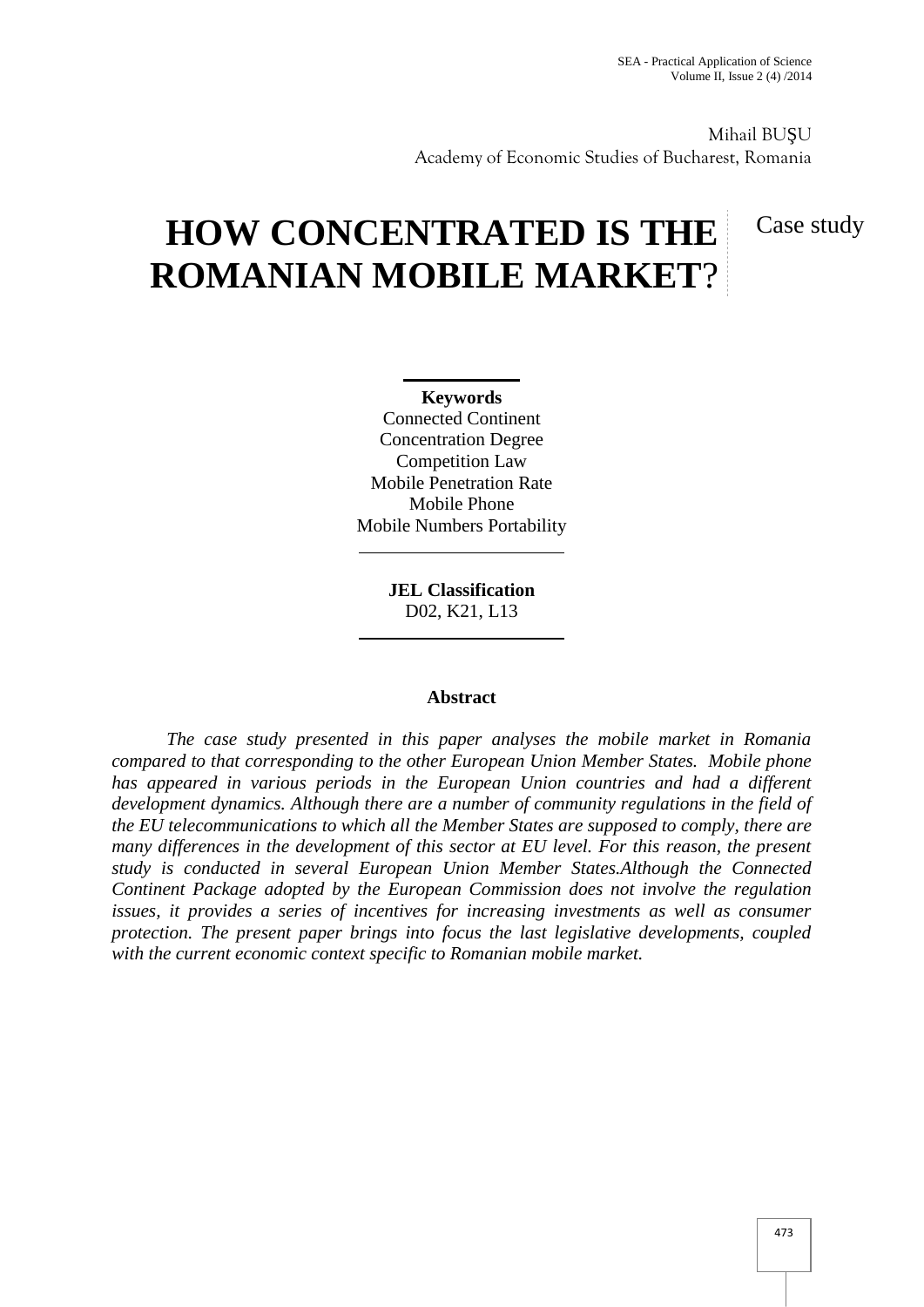#### **1. Introduction**

Telecommunication market is under the supervision of European Commission, through the project "Digital Agenda for Europe - A 2020 Europe Initiative". The main purpose of this article consists in supporting citizens and businesses within the EU Member States to benefit from all the changes that occur at the level of digital technology. In this respect, the European Commission has developed the legislative package named the Connected Continent, a project that envisages the creation of a single telecommunication market. Some of the proposals involve incentives for increasing the investments in the fourth G technology, for developing the mobile Internet wireless network, for standardising the products of fixed access, for eliminating roaming tariffs as well as for increasing consumers' protection by concluding more favourable and transparent contracts. Regarding the roaming tariffs, the plan for 2014 has brought a series of important changes for consumers. The "Euro tariff" imposed by the European Commission defines the maximum charge that an active operator on mobile European market may perceive from its customers in terms of roaming regime. On July 1, 2014, this tariff suffered a new decline, as shown in Table 1.

This decrease was also experienced on Romanian mobile market where the operators have introduced new options and tariff plans for roaming services, as shown in Figure 1.

Not only are the roaming tariffs under the attention of the regulators, but also the interconnection tariffs. By means of the legislative project "Connected Continent", regulators wish to increase the offer of pan-European services and, for achieving this objective, the diminution of interconnection tariffs is a very important issue.It could be seen that, over the last decade, these rates decreased by approximately 86% at the European level. This fact is due to the decisions taken by communication regulatory authorities in the European Union Member States.

The "Digital Agenda for Europe" also aims to protect the consumers. The possibility to port the numbers does represent a way by which this objective could be achieved. The implementation as well as the improvement of this service is able to increase the competitiveness of market operators as well as the consumers' negotiation power.

All the decisions taken at the European level within the project "Digital Agenda for Europe" have clear consequences on the mobile market in Romania. Therefore, a comparative analysis of the main indicators corresponding to Romanian and European market is necessary.

There is a vast literature in the field concerning the economic implications of concentration theory. Among these studies we

mention those belonging to Karacuka et al. (2011), Lee (2006), Garbacz and Thompson (2007) as well as that of Duso et al. (2006).

Shapiro (1989) studied the way by which the economic concentrations led to higher prices. He used data concerning the telecommunication markets within different European Union countries. The research results highlighted that the mobile phone prices were greater in the countries where there was a higher concentration than the other states.

An interesting approach is made by Stryszowska (2012) that calculates consumer surplus in Mexico compared to that in other countries. From this calculation, the author states that, on average, the countries in which the telecom market main player has over 50% of the entire market share, they do have tariffs calculated on minute higher than those in other countries do. There is also a strong correlation between the<br>market concentration degree and the market concentration degree and the anticompetitive violations. A theoretical approach and some concrete examples are presented in the papers written by Bishop and Walker (2009), Jacquemin and Slade (1989), Motta (2004) and Whinston (2006).

#### **2. The evolution of mobile market in Romania**

At this time, the mobile services market in Romania involves five operators: Orange, Vodafone, Cosmote, RCS&RDS and Romtelecom. The number of these operators decreased when Cosmote took over Telemobilin 2009. Services provided by the named operators are voice services, SMS and data traffic. Due to the rapid development of technology in the telecommunications field, the regulations specific to this market suffers a series of changes. These issues enhance the dynamic of mobile market.On the other hand, given the high degree of SIM cards penetration on Romanian market, the mobile market may be seen as a mature market.

Analysing the available data concerning the total number of mobile phone active users in Romania, as shown in Figure 2, we could notice that in recent years the mobile services market has registered a slow decrease, followed by stagnation in the last four semesters. However, according to Figure 3, both the traffic volume originated and terminated in the mobile networks in Romania are in a continuous increase. We could notice that the traffic volume originated by the final users, though an upward trend, has increased by a rate increasingly smaller compared to that of the previous years.

This decrease is also reflected in the penetration rate of the active SIM cards, the level registered at the end of 2013 being with 3 percent lower than that recorded three years before. This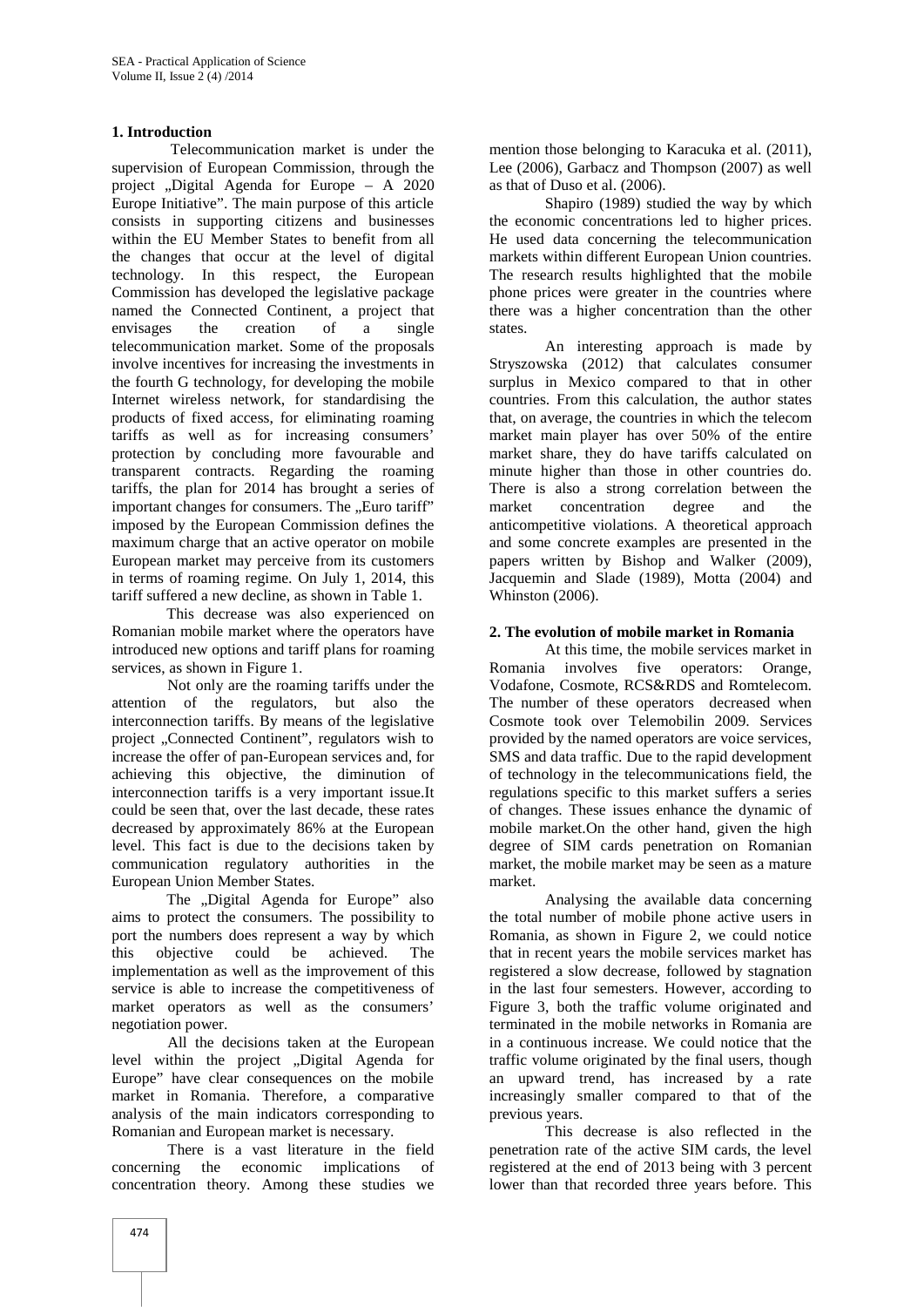fact contradicts the evolution of penetration rate average for SIM cards at the European Union level that has been enjoying an upward trend since 2004, as shown in Figure 3. With the decrease of the penetration rate, we could observe an increase of voice traffic volume originated by the final users towards other mobile networks than their own ones. This increase could represent a consequence of regulations in force to reduce the interconnection tariffs implemented by ANOMC in recent years.

Despite the decrease of SIM cards penetration rate in Romania, according to Figure 4, the level of this rate continues to surpass 100%, fact that demonstrates that each user has at least one SIM card. An explanation for this phenomenon may be considered the high level of call termination tariffs in each network, as operators perceived them before 2011.

Between these rates and call termination tariffs in the own network there is a considerable difference, thus requiring consumers to purchase pre-paid or post-paid packages from the competing operators. .

#### **3. The concentration degree of mobile services market in Romania**

Compared with other Member States of the European Union, the mobile services market in Romania should present a lower concentration degree, given the larger number of existing operators. The total number consisting in five operators surpasses the average in the European Union where there are only four operators. As shown in Figure 5, only Poland has a larger number of mobile operators, Denmark and Sweden hovering all over this average, with a number of operators equal to that of Romanian market.

However, an analysis of Herfindahl – Hirschman Index shows that the concentration degree of mobile services market in Romania is a high one, surpassing the threshold of moderate concentration which is that of 1.800. Moreover, HHI index has not significantly changed lately, its values recording only a slow increase in each of the three dimensions calculated, as shown in Figure 6. The index of voice traffic does present the highest increase, its level reaching a value of 3.818 during 2013. However, as shown in Figure 5, the number of players on mobile market in Romania is one of the greatest, in relation to the other EU Member States.

The HHI Index stability is due to the stability of market shares corresponding to major mobile operators in Romania. Although it has not undergone a notable change in the last three years, the leader market share is on an upward trend at the expense of smaller competitors whose market shares have decreased, as shown in Figure 7. The HHI Index for SIM cards has been calculated based on the market shares established for the total

number of users, while the HHI Index for voice traffic has been calculated in connection to market shares calculated on the basis of the voice traffic originated (exclusively for roaming).

According to BEREC (the Body of European Regulators for Electronic Communications), at the end of January 2014, the company Orange Romania S.A. has held the position of market leader with a quote of around 43%, being followed by its main competitor, Vodafone Romania S.A., with a market share of 29.2 %. The other operators share the last 27.8 percentages, the majority of percentages being held by the company Cosmote RMT S.A. (22.8%).

At the level of the European Union, the statistics at the end of 2013 show that the market leader holds, on average, a quote of about 35.4 %, with 7 less than the quote specific to the mobile services market in Romania.

Leader market share has been decreasing since 2010, taking into account the data provided at the European Union level. However, the alternative operators ("Other competitors") have strengthened their positions lately so that at the end of 2013, they have arrived to surpass the market leader. These effects are consequences of regulations on numbers' portability and on call termination tariffs. Consequently, the situation at the level of the European Union seems to be more balanced than that in Romania where the market leader stands out from its competitors.

However, compared with other EU Member States, Romania does not prove to be a market with significant concerns about the market share of the leader, as it occurs in the case of Cyprus, where the market leader holds 70 %, or Greece and Holland where the quote of the leader reaches 50 % (European Commission, 2012). However, both in the case of Romania as well as in that of the other European Union Member States, the first two mobile phone operators hold together about two thirds of all users, which indicate the high concentration degree of this market.

#### **3.1 The evolution of interconnection tariffs**

The interconnection tariffs on Romanian mobile market have been the subject of a continuous decrease in recent years by means of the regulation imposed by ANCOM, as shown in Figure 8.

Even in early 2014, after a series of changes, the value of these tariffs has exceeded the EU average, Romania holding the third place among the European countries with highest interconnection rates.

From the point of view of the competition, the high level of these tariffs may strengthen the barriers to entry of mobile virtual operators (MNVOs). According to ANCOM, the mobile virtual operator (MVNO) is defined as the entity that provides electronic communications services to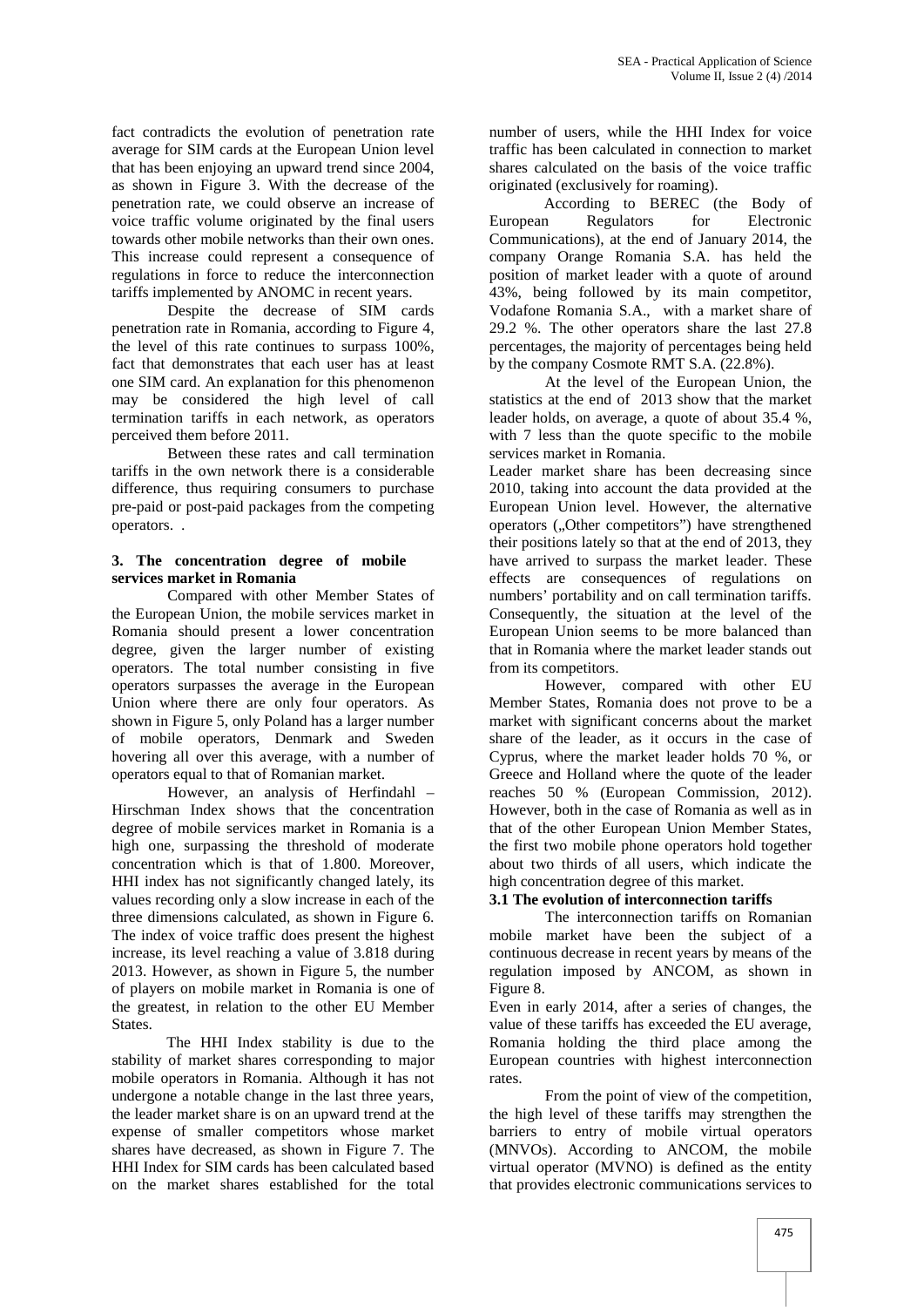mobile points without holding its own license for using radio frequencies and without reaching necessarily all the elements of the network and/or the required infrastructure for furnishing mobile communication services. By concluding such an agreement, it gets access to the mobile network of an existent operator, paying wholesale tariffs for the services that it uses. On the retail market, virtual operators have the possibility to establish their own tariffs, independent of those held by the host operator. At this moment, Romania belongs to the European countries whose telecom market does not involve any virtual operator. According to data available on the European Commission website, at the opposite pole there are countries such as the Czech Republic (58 MNVOs) and the Netherlands (52 MNVOs). The presence of these operators contributes to the increase of competitiveness on the mobile services market and, at the same time, to the decrease of market concentration degree.

After the reduction of interconnection tariffs dating from April 2014, the operators cost for providing minutes for calls to any telephone network, has considerably decreased. Compared with the regulated tariffs on March 1, 2012, costs have decreased by approximately 76.3 %, as shown in Table 2. For example, if in March 2012, the cost associated with the supply of 100 minutes in any network from the part of an operator, reached a value of  $64.05$ , since April 2014 the supply of the same service has costed only  $\Theta$ .96. The reduction of interconnection tariffs achieved in the last year, has amounted to a rate of approximately 68.7%, from 3.07 eurocents/minute to 0.96 eurocents/minute. It could be very interesting to monitor in the coming period, the evolution of wholesale termination rates in order to track if the operators resort to their reduction. Moreover, such a reduction could facilitate the entry on market of virtual operators. Therefore, it could bring to the consumers a direct benefit by reducing call termination tariffs in any network as well as an indirect benefit by increasing competitiveness due to the entrance on the market of more operators. All these effects are going to be observed in the future.

#### **3.2. Numbers' portability**

The introduction of number portability service in October 2008, has brought a series of benefits to the mobile market. For example, consumers' bargaining power has increased, which represents a favourable factor for intensifying market competition. Therefore, existent operators had to offer packages more convenient for maintaining or even increasing their customer base. Figure 9 presents the evolution of ports number recorded lately. It can be seen that between 2009- 2013, the number of annual ports on mobile phone market increased by approximately 73%, the total number of ports reaching 201.000 in 2013. ANCOM statistics show also that 80% of those

using the portability service in the mobile phone network are the ones holding subscriptions and only 20% from them have pre-paid cards.

Regarding the distribution of ported numbers, ANCOM established a top of operators based on the mobile numbers received in the network when the service was available. Statistics released at the end of 2013 show that Vodafone S.A. got the greatest part of ported numbers, surpassing the market leader, Orange S.A., as shown in Figure 10.

#### **4. Conclusions**

Telecommunication sector presents a series of particularities to be taken into account when considering competition on the respective market. Due to high investments necessary for market penetration, this sector is characterized by a high degree of market concentration. This fact does not represent an impediment to the functioning of a market under competitive conditions, market concentration being a necessary but not a sufficient factor for exercising supra-competitive prices that could affect consumer's welfare.

Although a reduced number of operators characterize the mobile market in Romania, it does not adversely affect the consumers; technological progress having a great impact on the dynamics of this industry, always maintaining a high degree of the competition.

The rapid growth of mobile penetration degree in the last years as well as its stabilization around 110%, together with the sharp decline of costs, they all show that Romanian mobile voice services market has reached its maturity, the consumers focusing on other services that the operators provide them, such as data packages.

#### **Acknowledgement**

This work was co-financed from the European Social Fund through Sectorial Programme Human Resources<br>2007-2013, project number Development 2007-2013, project number POSDRU/159/1.5/S/142115 "Performance and excellence in doctoral and postdoctoral research in Romanian economics science domain".

#### **REFERENCES**

- [1] ANCOM (2012): Regulation guidance on the development of activities by virtual mobile operators on Romanian electronic communication market;Retrieved from www.ancom.ro
- [1] Bishop, S.,&Walker, M. (2009). The Economics of EC Competition Law,*Concepts, Applications and Measurements*, (2nd edn.), Thomson Sweet & Maxwell, London
- [2] Connected Continent legislative Package; Retrieved from http://ec.europa.eu/digital-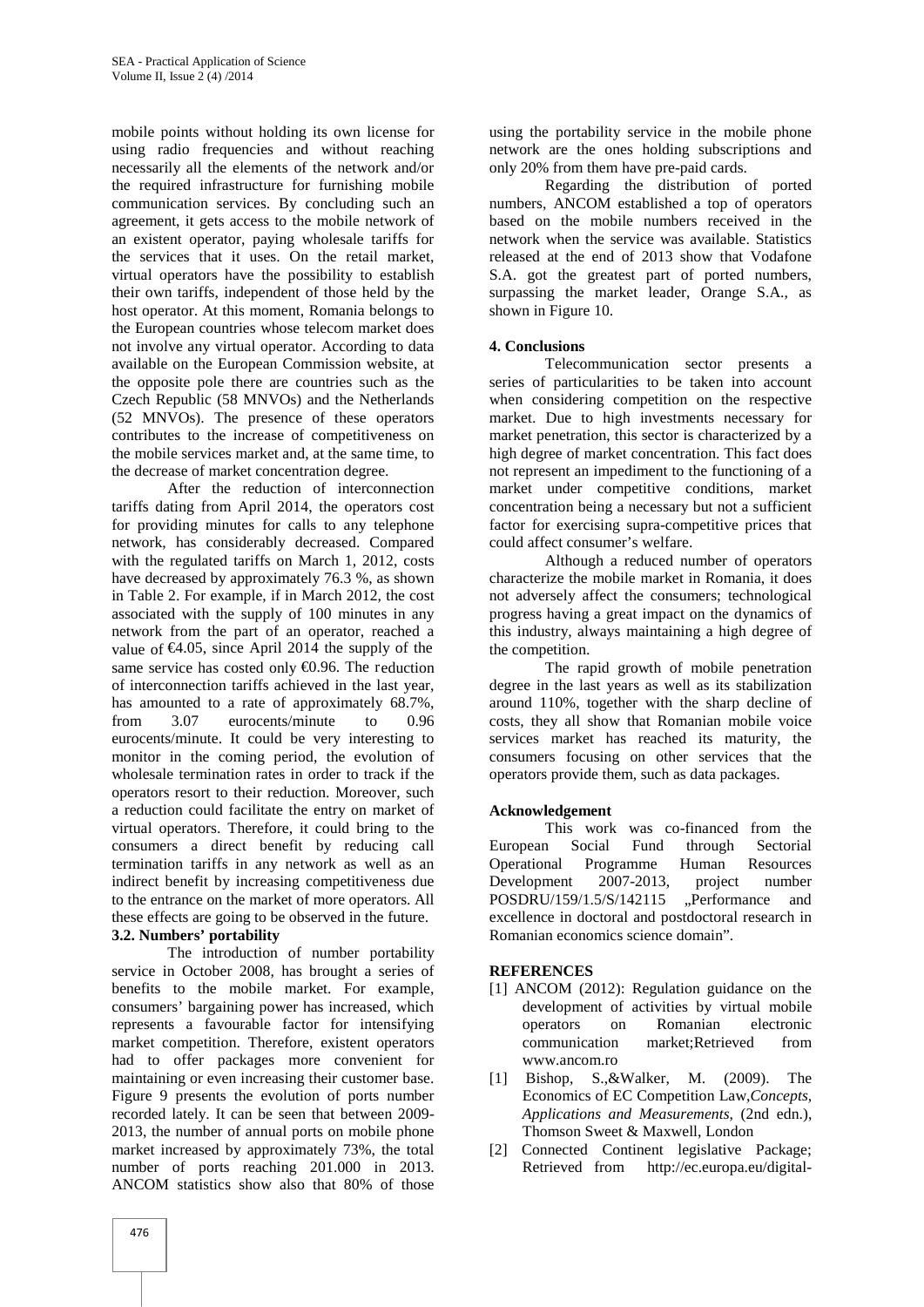agenda/en/connected-continent-legislative package

- [3] Duso, T., Gugler, K. P., &Yurtoglu B. (2006), "How Effective is European Merger Control?", *WZB, Markets and Politics Working Paper*, No. SP II 2006–12
- [4] Garbacz, C., Thompson, H. (2007) Demand for telecommunications services in developing countries;*Telecommunications Policy*, Vol. 32, pp. 276-289
- [5] Jacquemin, A.,&Slade, M. (1989). Cartels, collusion, and horizontal merger;*Handbook of Industrial Organization*, Amsterdam, (1) 415- 473
- [6] Karacuka, M., Haucap, J. & Heimeshoff, U. (2011); Competition in Turkish mobile telecommunications markets: Prices elasticity and network substitution;*Telecommunications Policy*, Vol. 35, pp. 202-210
- [7] Lee, D. (2006). Estimating consumer surplus in the mobile telecommunications
- [8] Motta, M. (2004).*Competition Policy: Theory and Practice;* Cambridge University Press, Cambridge
- [9] Shapiro, C. (1989). Theories of oligopoly behaviour;*Handbook of Industrial Organization,*Amsterdam, (1) 329-414
- [10] Stryszowska M. (2012). Estimation of loss in consumer surplus resulting from excessive pricing of telecommunications services in Mexico;*OECDDigital Economy Papers* No. 191
- [11] Whinston, M. (2006).Lectures on Antitrust Economics, *MIT Press,* Cambridge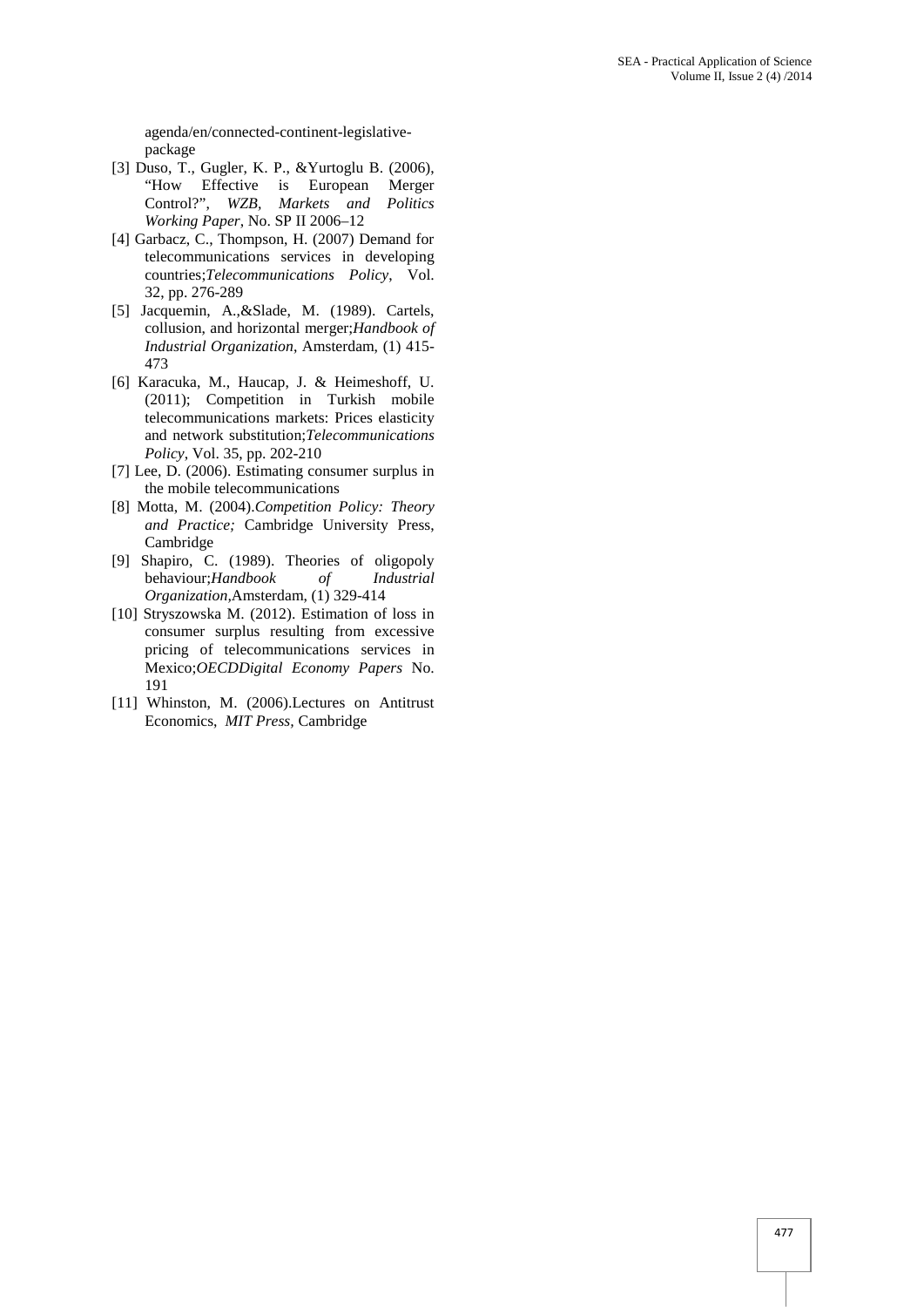## *Appendix Tables and Figures*

TableNo. 1.

|                                | <i>maximum iarys for caus, sins and and traffic in the LO</i> |             |             |  |  |  |  |
|--------------------------------|---------------------------------------------------------------|-------------|-------------|--|--|--|--|
|                                | 1 July 2012                                                   | 1 July 2013 | 1 July 2014 |  |  |  |  |
| Initiated call (per minute)    | £0.29                                                         | €0.24       | €0.19       |  |  |  |  |
| Incoming call (per minute)     | €0.08                                                         | €0.07       | €0.05       |  |  |  |  |
| <b>Initiated SMS (per SMS)</b> | €0.09                                                         | €0.08       | €0.06       |  |  |  |  |
| Data traffic (per MB**)        | €0.70                                                         | €0.45       | €0.20       |  |  |  |  |
| $\ast$                         | 1 July 2012                                                   | 1 July 2013 | 1 July 2014 |  |  |  |  |
| Initiated call (per minute)    | £0.29                                                         | €0.24       | €0.19       |  |  |  |  |
| Incoming call (per minute)     | €0.08                                                         | €0.07       | €0.05       |  |  |  |  |
| <b>Initiated SMS (per SMS)</b> | €0.09                                                         | €0.08       | €0.06       |  |  |  |  |

*Maximum tariffs for calls, SMS anddata traffic in the EU*

*Source: European Commission; Your Europe*

Table 2

### *Evolution of interconnection tariffs as regulated by ANCOM*

|                       | Interconnection tariffs regulated for termination at mobile points (eurocents/minute,<br>excluding VAT) |                                    |                       |                       |                                      |                       |  |
|-----------------------|---------------------------------------------------------------------------------------------------------|------------------------------------|-----------------------|-----------------------|--------------------------------------|-----------------------|--|
| Mobile operator       | Since May 1,<br>2009                                                                                    | <b>Since</b><br>January 1,<br>2010 | Since July 1,<br>2010 | Since March<br>1,2012 | <b>Since</b><br>September 1,<br>2012 | SinceApril 1,<br>2014 |  |
| Orange Romania S.A.   | 5.03                                                                                                    |                                    |                       |                       |                                      |                       |  |
| Vodafone Romania S.A. |                                                                                                         |                                    |                       |                       |                                      |                       |  |
| Cosmote RMT S.A.      | 6.40                                                                                                    | 5.67                               | 5.03                  | 4.05                  | 3.07                                 | 0.96                  |  |
| Telemobil S.A.        | 6.40                                                                                                    | 5.67                               | 5.03                  |                       |                                      |                       |  |
| RCS & RDS S.A.        | 7.21                                                                                                    | 6.40                               | 5.67                  |                       |                                      |                       |  |
| Romtelecom S.A.       |                                                                                                         |                                    |                       |                       |                                      |                       |  |

*Source: ANCOM*

## *Figure1:*Interconnection tariffsat the EUlevel: January 2005 – January 2014



*Source: European Commission – Digital Agenda for Europe*

*Figure 2:*Number of active users and SIM cards penetration rate per 100 inhabitants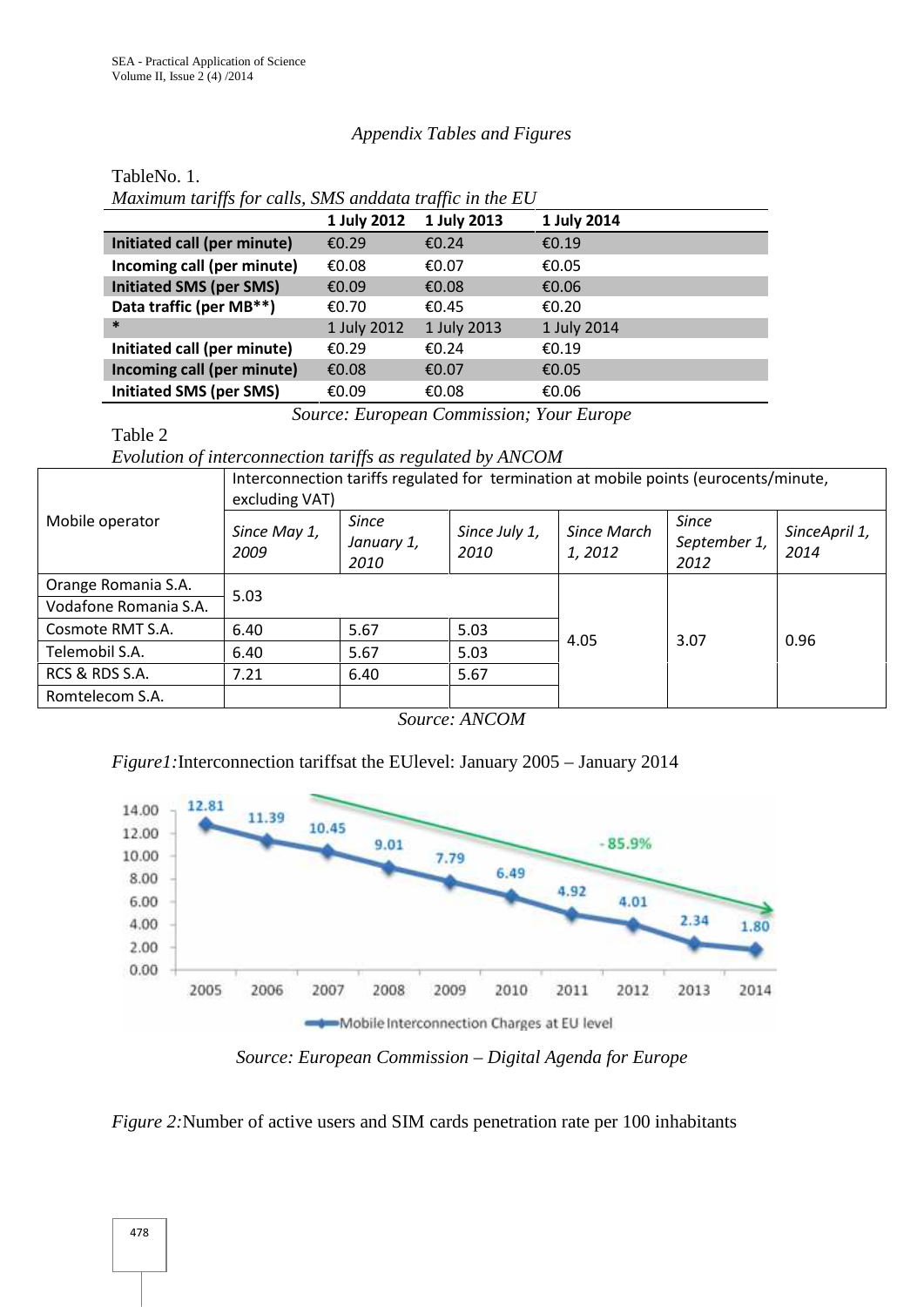

*Source: ANCOM*





*Figure4:*SIM cards penetration rate vs. Voice traffic in networksinRomania during 2011- 2013



*Source: ANCOM*

*Figure5:*Number ofmobile phone operators at EU level in October 2013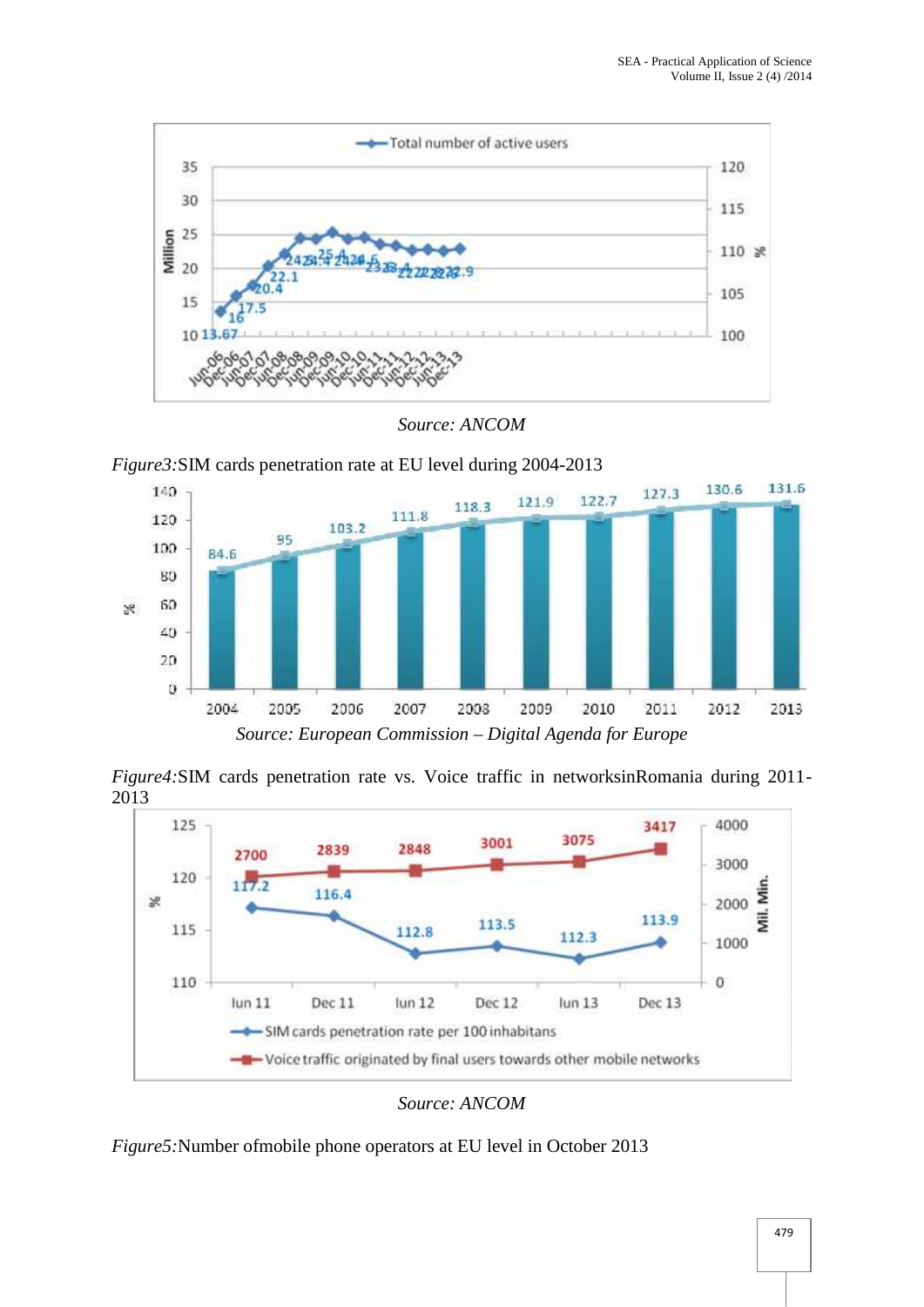

*Figure6*: Evolution of concentration degree on mobile services marketduring 2011-2013



*Source: ANCOM*



*Figure7:*Market shares of the major mobile operatorsin Romania during 2011-2013

*Source: ANCOM*

*Figure8:*Interconnection tariffs in EU countriesat the level of January 2014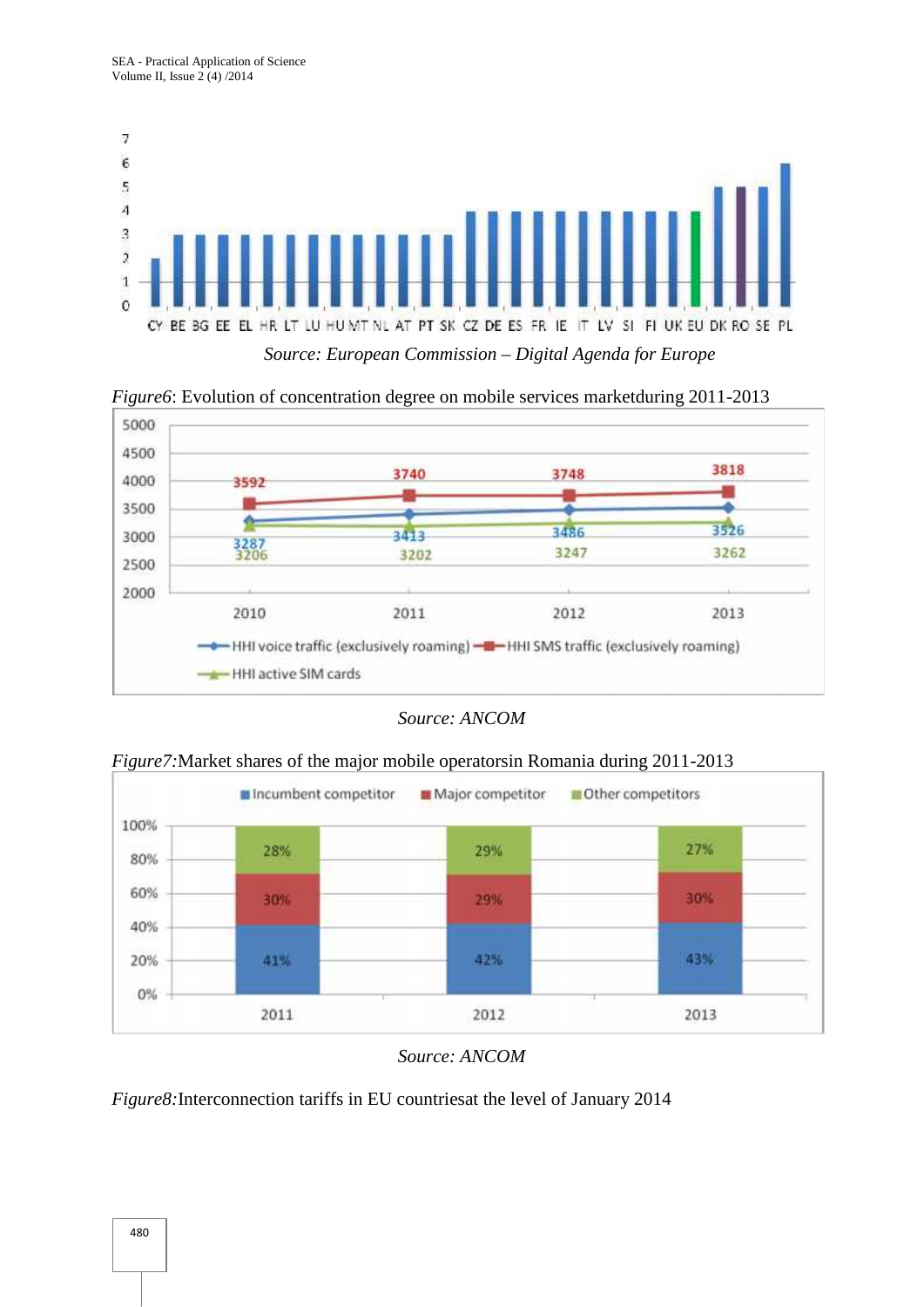

*Figure9:*Evolutionof annual ports number on the mobile phone market during 2009-2013



*Source: ANCOM*

*Figure10:*The top four players on mobile phone market in Romania, according to the numbers assigned in 2013.